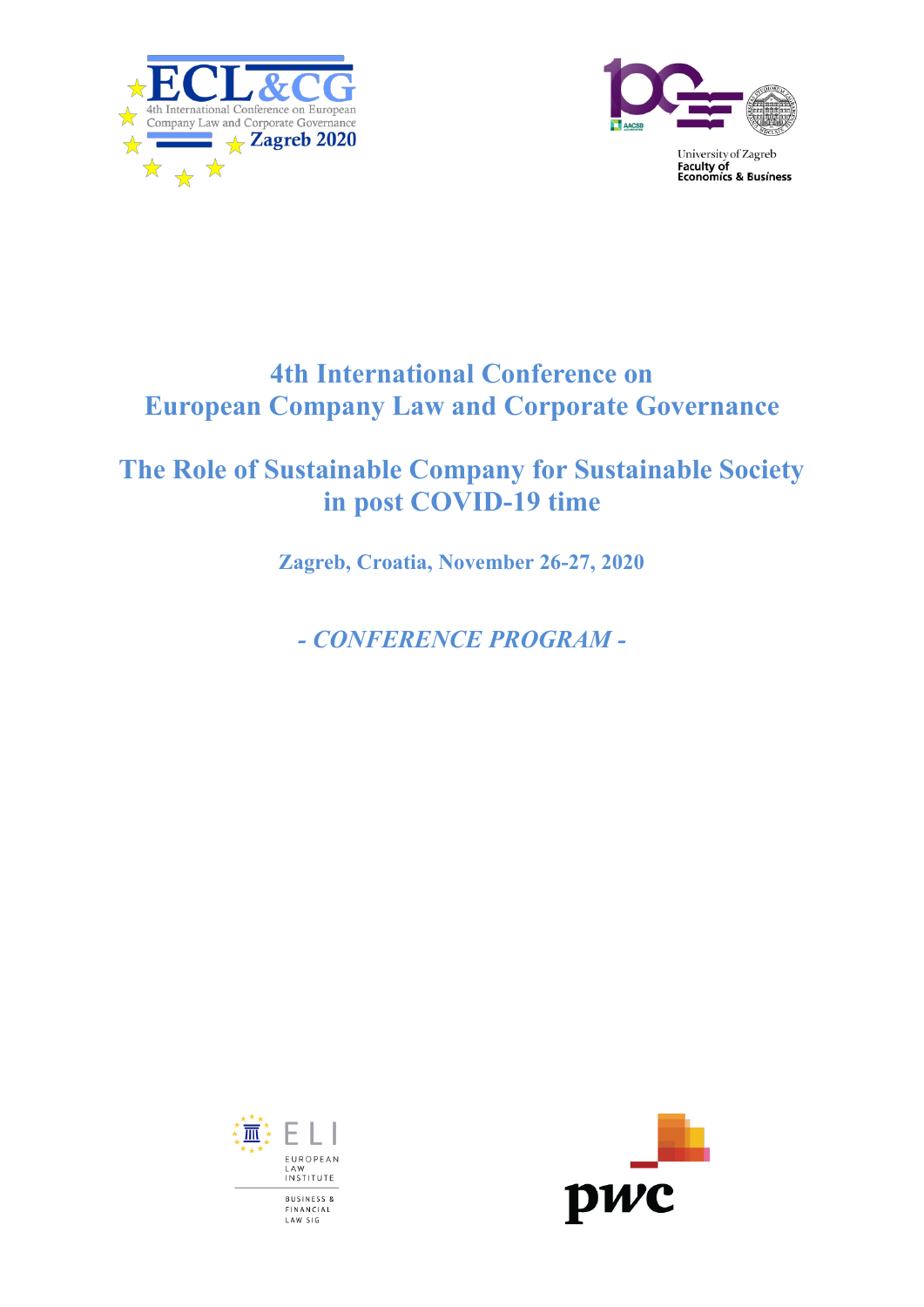Dear colleagues & friends,

We are happy to invite you to the 4th International Conference on European Company Law and Corporate Governance: The Role of Sustainable Company for Sustainable Society in post COVID-19 time Zagreb, Croatia, November 26-27, 2020

The Conference aims to gather leading European researchers and experts in the field of company law and corporate governance, as well as students and young scholars.

## **Remote participation and discussion**

Organizing committee decided to manage the complete Conference online, taking into account possible travelling restrictions, health concerns and general uncertainty caused by the global COVID-19 pandemic. Therefore, participants will be required to provide adequate IT equipment (personal computer, web cam, microphone, speakers, and internet connection) which will enable them to participate remotely. Information on the platform for remote participation and access instructions will be provided in November to the registered participants.

## **Registrations and fees**

Since the Conference activities will be limited to presentations and discussion, without accompanying social activities, the Organizing committee decided to cut the Conference fees. The full Conference is 50,00 EUR. To register, please proceed to the [registration form.](https://eclcg-conf.weebly.com/registration.html)

For any additional information please do not hesitate to contact us.

Kind regards,

Professor Hana Horak, Chair of the Program Committee

Assistant Professor Zvonimir Šafranko Organizing Committee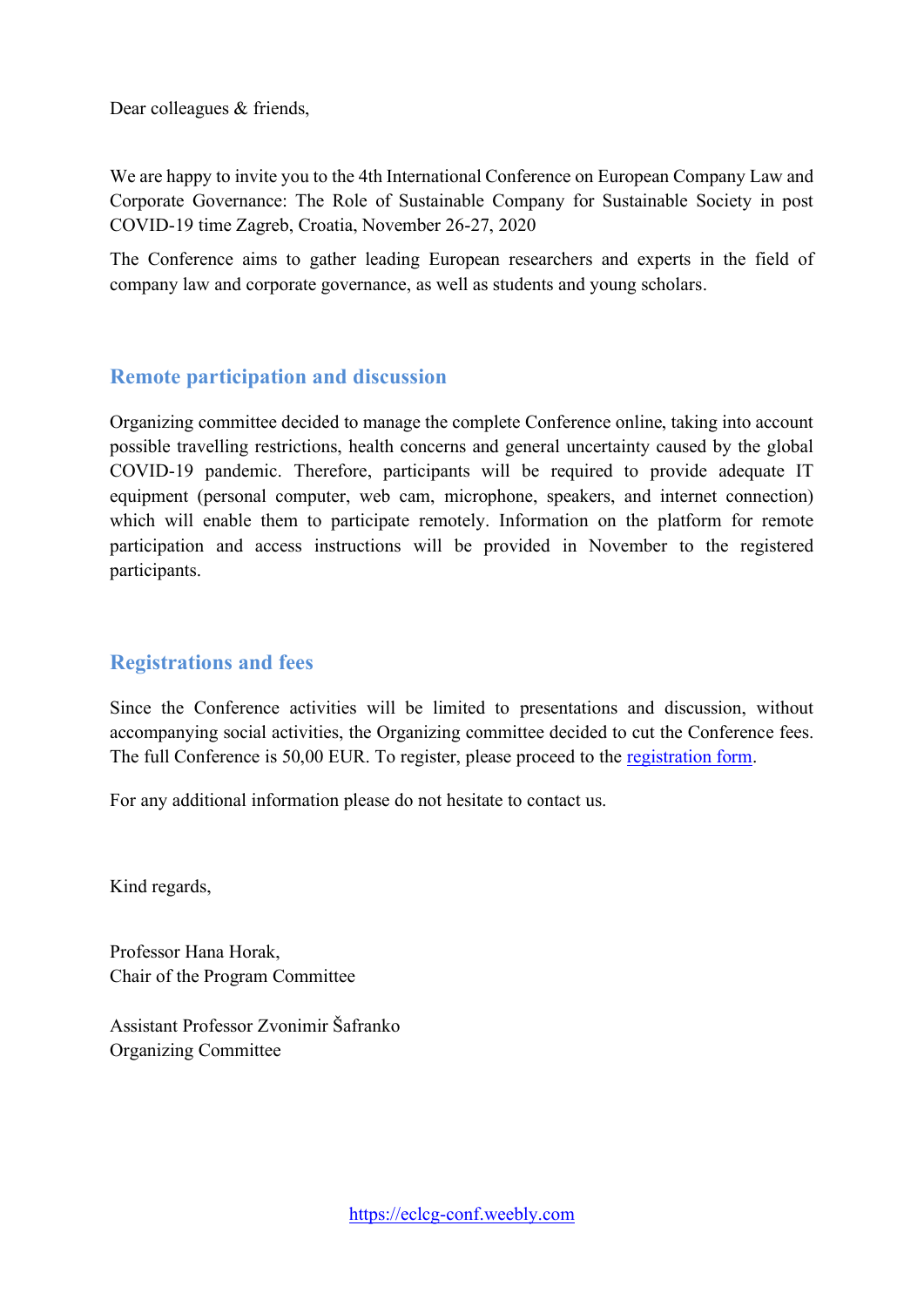| ECL&CG Zagreb 2020, Day 1, November 26. |                                                                                                                                                                                                                                                                                                                                                                                                                                                                                                                                                                                                                                                                                                                                                                                                                                                                                           |  |
|-----------------------------------------|-------------------------------------------------------------------------------------------------------------------------------------------------------------------------------------------------------------------------------------------------------------------------------------------------------------------------------------------------------------------------------------------------------------------------------------------------------------------------------------------------------------------------------------------------------------------------------------------------------------------------------------------------------------------------------------------------------------------------------------------------------------------------------------------------------------------------------------------------------------------------------------------|--|
| 09:00-10:00                             | <b>REGISTRATION</b>                                                                                                                                                                                                                                                                                                                                                                                                                                                                                                                                                                                                                                                                                                                                                                                                                                                                       |  |
| $10:00-10:30$                           | <b>OPENING SESSION</b><br>Hana Horak, Chair of the Program Committee<br>1.<br>Jurica Pavičić, Dean of the Faculty of Economics and Business Zagreb<br>2.<br>John Mathias Gasparac, Country Managing Partner at Pricewaterhouse<br>3.<br>Coopers Ltd.                                                                                                                                                                                                                                                                                                                                                                                                                                                                                                                                                                                                                                      |  |
| 10:30-11:30                             | <b>PLENARY SESSION</b><br>Christoph van der Elst: SHAREHOLDER STEWARDSHIP UNDER<br>1.<br>COVID <sub>19</sub><br>2. Corrado Malberti: THE ROLE OF SUSTAINABLE CORPORATE<br>GOVERNANCE IN THE GLOBAL ECONOMY                                                                                                                                                                                                                                                                                                                                                                                                                                                                                                                                                                                                                                                                                |  |
| 11:30-12:00                             | <b>BREAK</b>                                                                                                                                                                                                                                                                                                                                                                                                                                                                                                                                                                                                                                                                                                                                                                                                                                                                              |  |
| 12:00-13:30                             | <b>THEMATIC SESSION I.</b><br><b>CORPORATE RESPONSIBILITY &amp; SOCIALLY SUSTAINABLE</b><br><b>COMPANY</b><br>1. Tomislav Ridzak, Ante Žigman: GREEN FINANCE FOR SUSTAINABLE<br>GROWTH, THE CASE OF CROATIA<br>2. Anne-Marie Weber-Elżanowska: SUSTAINABILITY VS. CORPORATE<br>PURPOSE: WILL SOCIAL NORMS SHIFT THE PARADIGM?<br>3. Mario Vinković: ESG FACTORS - DO SOCIAL FACTORS REALLY<br>MATTER?<br>4. Andreas Kokkinis, Konstantinos Sergakis: A FLEXIBLE MODEL FOR<br>EFFICIENT EMPLOYEE PARTICIPATION IN EUROPEAN COMPANIES<br>Marcin Mazgaj: CREDITOR PROTECTION IN LOW CAPITAL<br>5.<br>COMPANIES - THE CURRENT STATUS OF THE "SHAREHOLDER VS<br>STAKEHOLDER" DILEMMA IN EUROPE AFTER TWO DECADES OF<br>DECREASING MINIMUM CAPITAL REQUIREMENTS IN PRIVATE<br><b>COMPANIES</b><br>6. Shanshan Zhu, Michele Siri: INTEGRATING SUSTAINABILITY IN EU<br>CORPORATE GOVERNANCE CODES |  |
| 13:30-14:30                             | <b>BREAK</b>                                                                                                                                                                                                                                                                                                                                                                                                                                                                                                                                                                                                                                                                                                                                                                                                                                                                              |  |
| 14:30-16:00                             | <b>THEMATIC SESSION II.</b><br>PRUDENT CAPITAL MANAGEMENT<br>1. Edita Čulinović-Herc, Sara Madžarov Matijević: STRENGTHENING<br>THE ROLE OF THE CORPORATE CULTURE IN THE DIGITAL AGE -<br>HOW TO BRIDGE THE GAP BETWEEN RAPID TECHNOLOGICAL<br>CHANGES AND MISSING LEGAL FRAMEWORK<br>2. Dionysia Katelouzou: ADDRESSING SUSTAINABILITY THROUGH<br>STEWARDSHIP: BOLD PROMISES BUT BABY STEPS<br>3. Boris Tušek, Ana Ježovita: TRENDS ON REPORTING MATERIALITY<br>INFORMATION IN THE INDEPENDENT AUDITOR'S REPORT - CASE<br>OF CROATIA<br>4. Kristijan Poljanec, Hana Horak: SOLVENCY TEST AS A YARDSTICK<br>FOR PRUDENT DIVIDEND DISTRIBUTION: A CROATIAN OUTLOOK<br>5. Meltem Karatepe Kaya: THE ROLE OF MINORITY SHAREHOLDERS<br>PROTECTION IN CORPORATE GOVERNANCE<br>Lucia Ana Tomić: FIT AND PROPER ASSESSMENT OF BOARD<br>6.<br><b>MEMBERS</b>                                      |  |